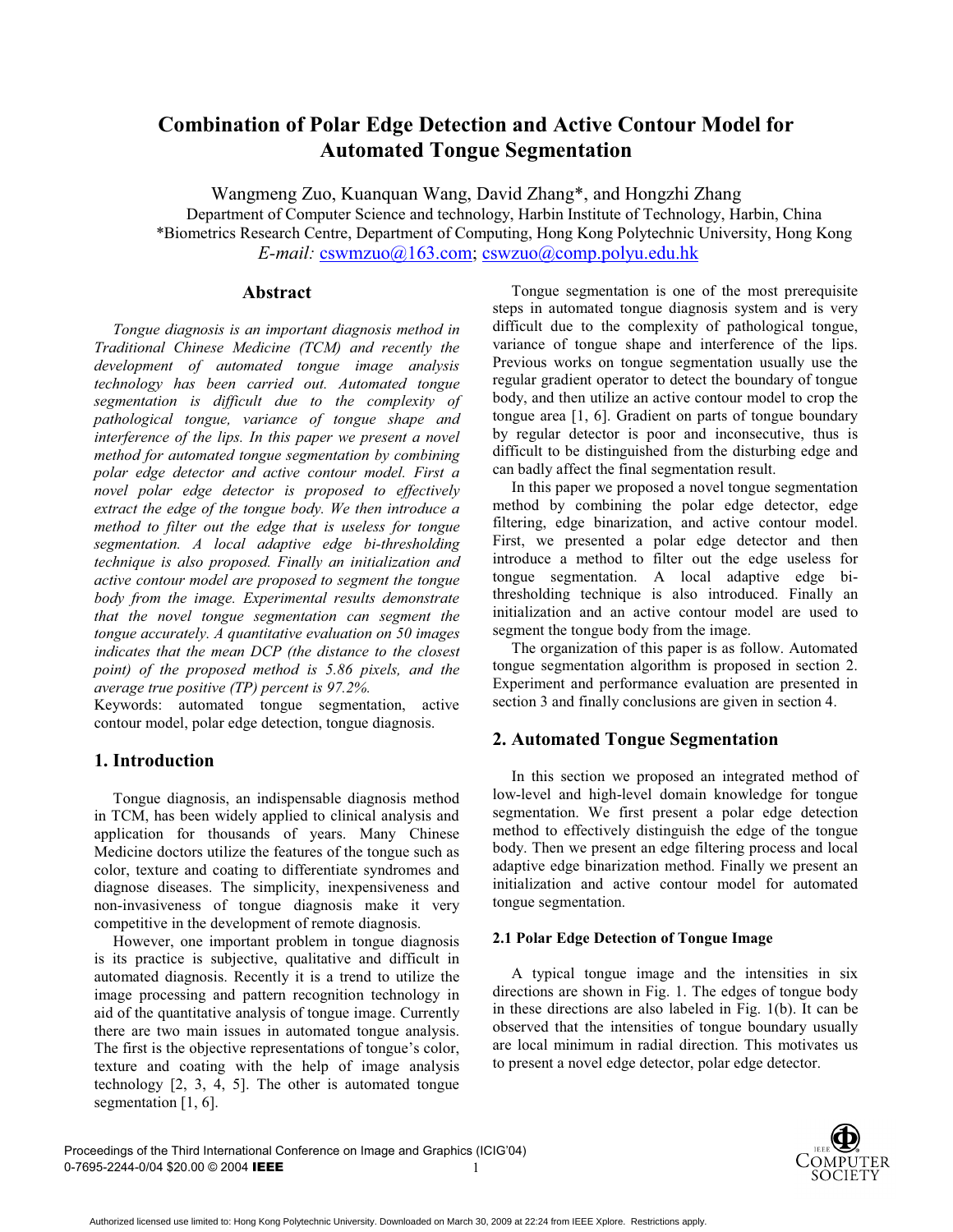

Fig. 1 (a) Original image; (b) The variation of intensity in six different directions.

Given a tongue image *I*, let  $(x_0, y_0)$  be the origin of the polar coordinates, then each pixel  $I(r, \theta)$  in polar image can be computed by,

$$
I'(r,\theta) = I(r\sin\theta + x_0, r\cos\theta + y_0),
$$
 (1)

where  $I(r\sin\theta + x_0, r\cos\theta + y_0)$  in original image is computed by bilinear interpolation. Similarly, the inverse transform can be represented as,

$$
I(x, y) = \Gamma(\sqrt{(x - x_0)^2 + (y - y_0)^2}, \arctg(\frac{x - x_0}{y - y_0})).
$$
 (2)



Fig. 2 (a) Original image; Edge image by Sobel operator; (c) Edge image by polar edge detector.

Whereafter a horizontal Gaussian smoothing operator with windows  $N \times 1$  and standard deviation  $\sigma$  is used to smooth the polar image. Finally we proposed an  $1\times(2k+1)$ horizontal edge detector  $[1, 1, \ldots, 1, -2k, 1, \ldots, 1, 1]$  to detect the edge in polar image,

$$
E(i, j) = \sum_{i=1}^{k} (I(i, j+k) + I(i, j-k) - 2I(i, j)),
$$
\n(3)

where  $I(i, j)$  is a pixel of polar image,  $E(i, j)$  is the corresponding intensity of the polar edge image. The edge images of Fig. 2(a) detected by Sobel and by the proposed method are shown in Fig. 2(b) and Fig. 2(c), respectively. The polar edge detector is superior to Sobel edge detector.

#### **2.2 Filtering and Binarization of Edge Image**

The aim of edge filtering is to alleviate the effect of tongue's textures. We use a Sobel operator to find binary edge image and then we use an *N*×*N* Gaussian operator with deviation  $\sigma$  to smooth edge image and subsequently a threshold *T* to binarize image. Then a morphological method is adopted to filter out the blocks with small size.



Fig. 3 Top left: Original image; Top right: Edge image by polar edge detector; Down left: Global binarization; Down right: Local adaptive binarization

After edge filtering, we propose a local adaptive bithresholding method to binarize polar edge image. Unlike global bi-thresholding where a uniform threshold value is selected to binarize image, every *K* lines of the polar edge image have their own local threshold value in the proposed thresholding method. Then a morphological method is used to filter the edge without enough length.

Fig. 3 illustrate a tongue image, its edge image, and the bi-level edge images by global bi-thresholding and the proposed method. As shown in Fig. 3, the proposed method is more suited to binarize the edge image.

#### **2.3 Initialization and Active Contour Model**

We adopt a heuristic snake initialization method. First we choose the nearest edge point from the origin as the tongue boundary in each direction. Next we choose the longest continuous edge segment as one part of tongue

0-7695-2244-0/04 \$20.00 © 2004 IEEE 2 Proceedings of the Third International Conference on Image and Graphics (ICIG'04)

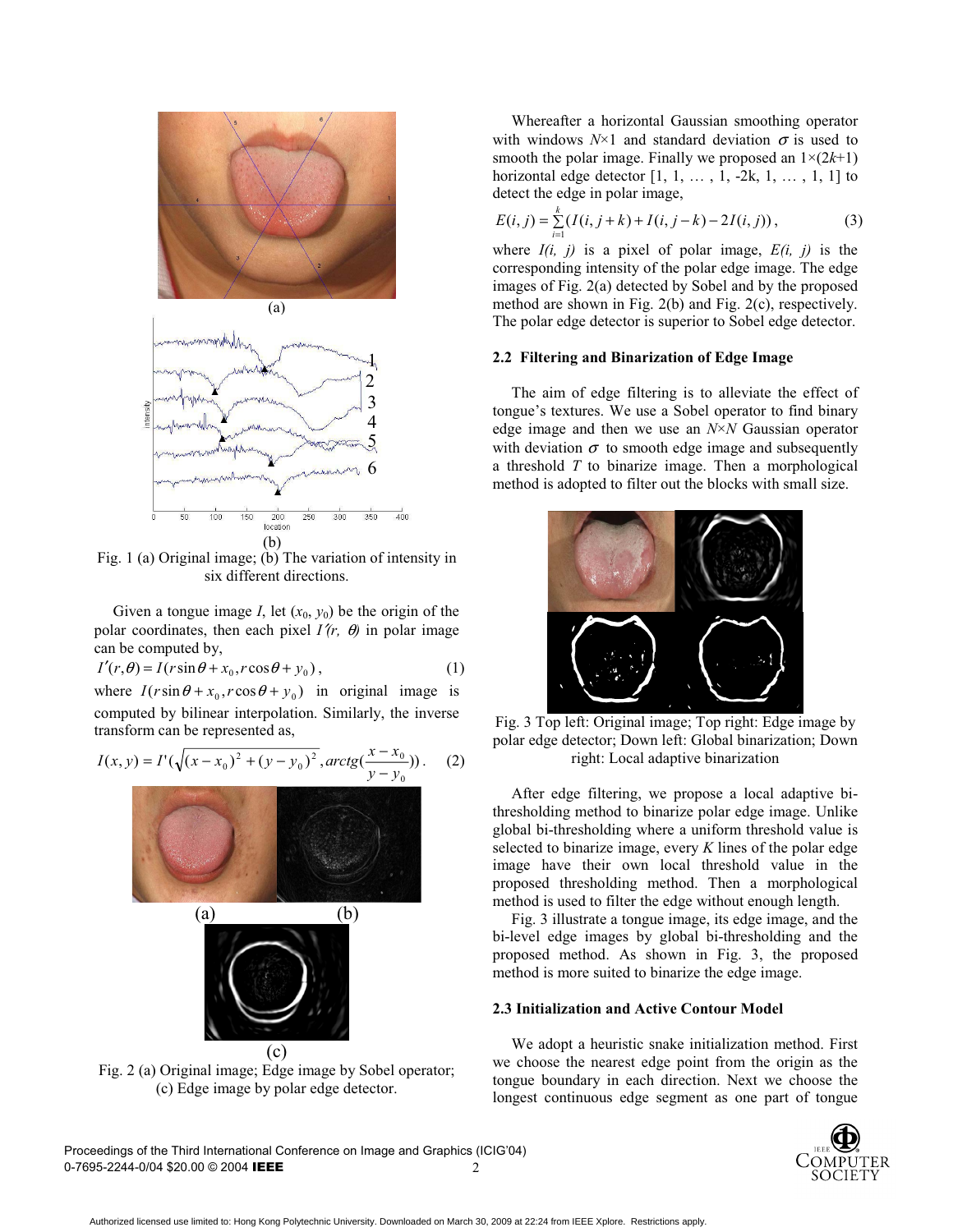boundary. Then we use the chosen tongue boundary segment and the continuity property to direct the heuristic initialization of tongue boundary.

We use the active contour model in [7] to align the contour to energy minima in the tongue image. The timedelayed discrete dynamic programming formulation guaranteed the convergence of the active contour in a finite number of iterations since the total energy is monotonically decreasing with the number of iterations. Fig. 4 shows a tongue image, and its initialization and final result. As Fig 4 shown, the proposed method can correctly initialize the tongue boundary and the contour can converge to the boundary of tongue body.



Fig. 4 (a) Original image; (b) Initialization of active contour; (c) Final output.

**2.4 The Algorithm Revisited** 





detector is used. Then we use the original image to construct edge mask to filter the polar edge image. The filtered polar edge image is binarized by a local adaptive bi-thresholding method. We use the bi-level edge image to initialize the active contour model. Finally a discrete dynamic programming formulation is used to evolve the contour to tongue's boundary.

# **3. Experimental results and discussions**

## **3.1 Qualitative Evaluation**

We use four different tongue images with various texture, shapes and poor defined boundary to evaluate the proposed scheme's effectiveness. From Fig. 6, we can observe that the proposed scheme segment all the tongue images correctly.



Fig. 6 Tongue segmentation results

## **3.2 Quantitative Evaluation**

Quantitative evaluation of medical image segmentation algorithm is an untrivial job. The complexity and difficulty of medical image segmentation make it impossible to obtain a definitive gold standard. Practically researchers often adopt manual result as the gold standard. However, manual results vary with different observers and the collection of them is very tedious. Thus definitive metrics are necessary to evaluate the segmentation algorithm. Chalana proposed boundary error metrics [8], while Udupa used area error measures [9] to quantitatively evaluate the segmentation method. We adopt both boundary metrics and area error metrics and use 50 tongue images to evaluate the proposed scheme.

## *A. Boundary Error Metrics*

Let  $A = \{a_1, a_2, \dots, a_m\}$  denotes the automated segmentation results, and  $M = \{m_1, m_2, \cdots, m_n\}$  denotes the manual contour, where each  $a_i$  or  $m_i$  is a point on the corresponding contour. Here we define two boundary

0-7695-2244-0/04  $$20.00 \text{ } \textcircled{2}$  2004 IEEE 3 Proceedings of the Third International Conference on Image and Graphics (ICIG'04)